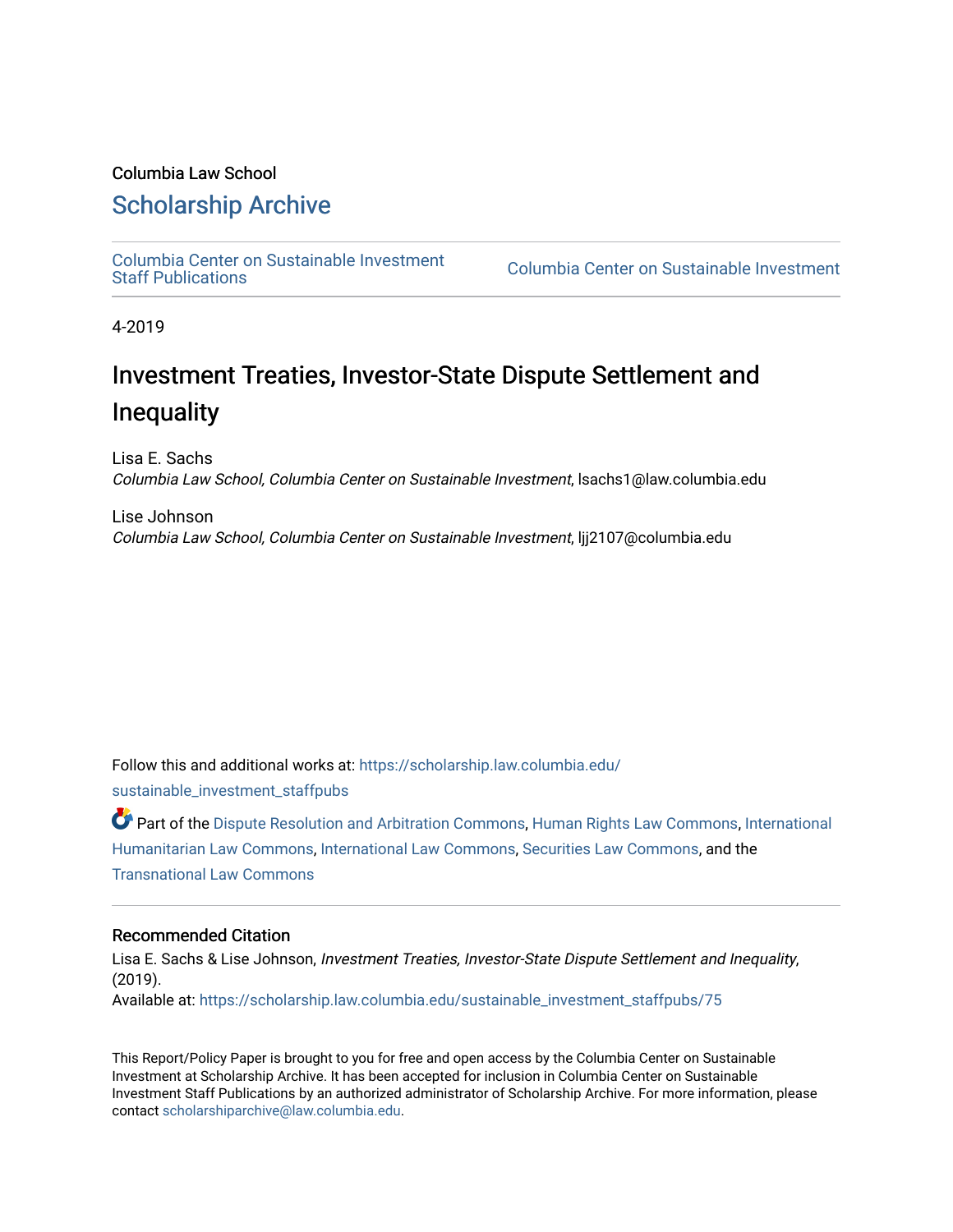

# CCSI Working Paper 2019

# **Investment Treaties, Investor-State Dispute Settlement and Inequality: How International Rules and Institutions Can Exacerbate Domestic Disparities**<sup>1</sup>

Lisa Sachs and Lise Johnson\*

April 2019

<sup>&</sup>lt;sup>1</sup> Adapted from: L. Sachs and L. Johnson, "Investment treaties, investor-state dispute settlement and inequality: How international rules and institutions can exacerbate domestic disparities," in Jose Antonio Ocampo (ed), *Global Rules and Inequality* (Columbia University Press, 2019)*.*

<sup>\*</sup> Lisa Sachs is Director of the Columbia Center on Sustainable Investment (CCSI). Lise Johnson is the Head of Investment Law and Policy at CCSI.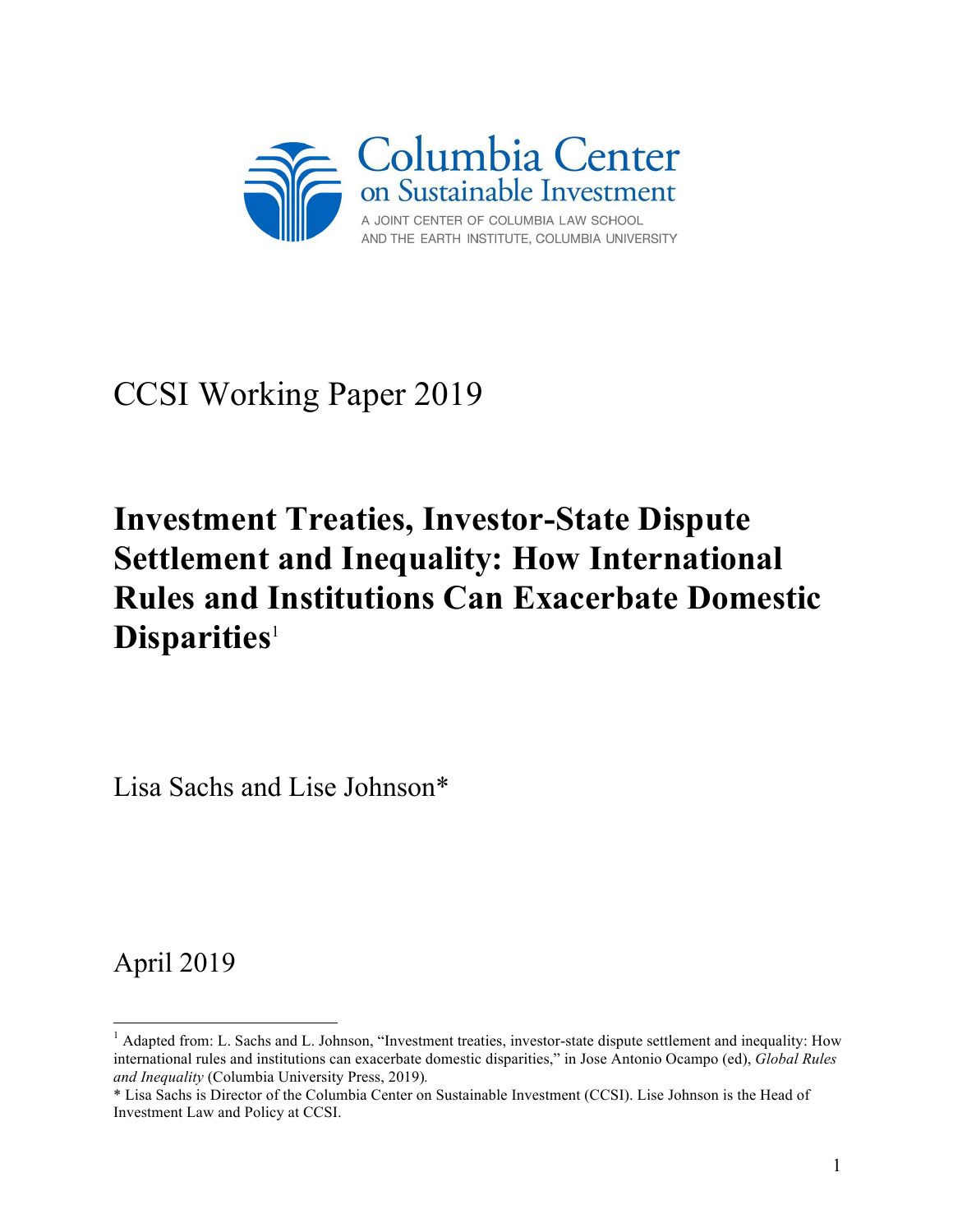### Introduction

International investment, and cooperation to facilitate it, can be critical in the fight against inequality and poverty. Cross-border investment activities by MNEs could establish operations and channel capital and technology to areas where it is badly needed, spurring economic growth, job creation, and higher wages. To the extent that IIAs catalyze cross-border investment activity, increasing the pay of low income workers, or increasing the tax revenue that can be used to redistribute wealth, they could help combat intra-national inequality.

However, the more than 3,000 international investment agreements (IIAs) that govern foreign investment, and the investor-state dispute settlement (ISDS) mechanism they contain instead entrench and exacerbate intra-national inequality. They do so in at least two ways. First, they provide covered multinational enterprises (MNEs) greater procedural power than other private individuals and entities under international and domestic law, both with respect to relations with the host state government, and in connection with disputes with other private parties. Second, compounding these privileged procedural rights, IIAs also provide those MNEs enhanced substantive standards of protection that strengthen the legal force of their economic rights and "expectations," with potentially negative impacts on competing rights and interests held by others.

### IIAs and Unequal Procedural Rights for MNEs

Designed to increase investment flows by protecting foreign investors from political risk, IIAs typically: (1) prohibit host states from discriminating against MNEs; (2) require host states to provide MNEs "fair and equitable" treatment; (3) require governments to pay prompt, adequate and effective compensation for MNEs or MNEs' assets that they expropriate; and, (4) prevent host states from restricting MNEs' abilities to transfer capital in and out of the country.

Most IIAs give MNEs the extraordinary power to bring ISDS claims against host states to challenge, and seek monetary and other awards for, government conduct that breaches the IIAs' provisions. This ability to bypass domestic courts and to sue governments directly through supranational systems is exceptional. For one, it represents a fundamental departure from traditional practice under international law. Under most international treaties, only states have had the power to enforce other states' international law obligations.<sup>3</sup> The international human rights legal framework notably departs from this trend. It allows non-state actors to challenge state conduct, but also requires those seeking to challenge government conduct to first exhaustively seek relief through domestic legal systems before bringing claims through international bodies.

The ability of MNEs to initiate ISDS proceedings is similarly exceptional as compared to the ability of private individuals and entities to challenge government conduct under many domestic legal systems. Domestic jurisdictions typically employ various doctrines that both permit and restrict government exposure to litigation and liability for different types of conduct. They balance myriad policy considerations relating to diverse objectives (e.g., compensating victims, deterring future wrongful conduct, penalizing wrongdoers, and appropriately safeguarding government

<sup>&</sup>lt;sup>3</sup> The international human rights legal framework relevantly departs from this trend, but includes a requirement that those seeking to challenge government conduct first exhaustively pursue relief through the domestic legal system before bring claims through international bodies.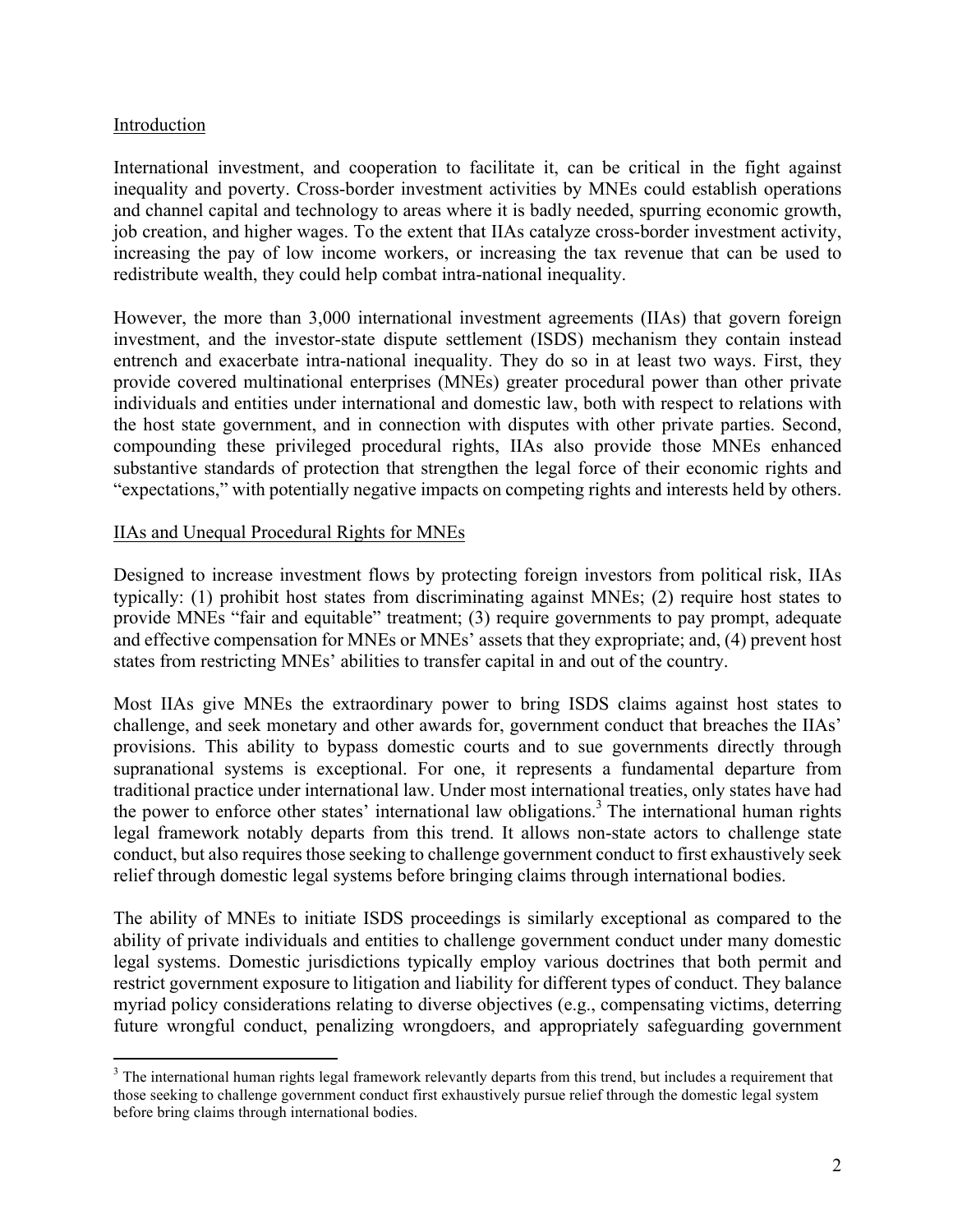power and resources), reflected in rules and doctrines about who can bring claims, for what kind of harms, with what impact on third parties or future government conduct, what available remedies, etc… IIAs, however, allow MNEs to bypass such domestic legal restrictions by bringing their claims through the ISDS system, in which such domestic procedural rules do not apply. Giving MNEs access to ISDS and the ability to sidestep domestic rules when those rules are adverse to them, and avoid restraints on litigation otherwise applicable to all, gives MNEs greater power than non-MNEs to challenge government action and inaction. Even before an ISDS claim is filed or ISDS decision reached, the mere fact that only MNEs can sue through ISDS can potentially cause the government to devote greater attention and accord greater deference to the preferences and interests of MNEs than the government otherwise would; in some cases, this heightened attention might be to the detriment of competing preferences and interests. 4

Take, for example, a situation in which the interests of stakeholder groups diverge. If, for instance, a government decision to issue a permit would be opposed by environmentalists, and a decision to deny the permit would be opposed by an MNE, the agency responsible for deciding which option to pursue may be influenced by knowledge that the environmentalists could not mount a lawsuit challenging the government's decision but that the MNE could sue the government for vast sums through ISDS. This additional relief mechanism would likely influence the resulting persuasive power of the competing groups.

In addition to giving MNEs greater power than non-MNEs vis-à-vis the government, ISDS also gives MNEs greater power than non-MNEs in legal disputes directly between those two groups. Assume, for example, that a domestic citizen successfully sues an MNE in host country courts for harms caused by the MNE, and is awarded monetary compensation for injuries suffered. The MNE may then be able to turn to ISDS to seek to undo or otherwise eliminate the effects of its court loss. In contrast, if the MNE were to have prevailed in the domestic court proceedings, the domestic citizen would have no similar power to seek a different outcome through ISDS. With access to ISDS, MNEs thus have greater opportunities to get their desired results than their non-MNE opponents do.

Investors' use of that procedural mechanism to get one more "bite at the apple" may create or exacerbate inequalities between, on the one hand, MNEs and their shareholders and, on the other hand, all other stakeholders without access to ISDS. Investors have used ISDS to contest decisions regarding damages for environmental harm,  $5$  the relative rights of creditors and debtors in  $b$ ankruptcy proceedings,  $\frac{6}{3}$  contests over land ownership,  $\frac{1}{2}$  citizen suits challenging permitting  $\alpha$  decisions for extractive industry operations,<sup>8</sup> the legitimacy of intellectual property protections in the manufacture of generic pharmaceuticals,<sup>9</sup> and other unfavorable litigation proceedings and

 <sup>4</sup> G. Van Harten and D. N. Scott, "Investment Treaties and the Internal Vetting of Regulatory Proposals: A Case Study from Canada (Part 2)," in Lisa Sachs and Lise Johnson (eds), *Yearbook on International Investment Law and Policy 2015-2016* (Oxford University Press 2018). 5 See, e.g., *Chevron Corp. v. Ecuador*, Permanent Court of Arbitration (PCA) Case No. 2009-23.

<sup>6</sup> See, e.g., *Dan Cake v. Hungary*, ICSID Case No. ARB/12/9, Decision on Jurisdiction and Liability, August 24, 2015.<br><sup>7</sup> See, e.g., *Awdi v. Romania*, ICSID Case No. ARB/10/13, Award, March 2, 2015

<sup>&</sup>lt;sup>8</sup> See, e.g., *Infinito Gold v. Costa Rica*, ICSID Case No. ARB/14/5, Request for Arbitration, February 6, 2014, and Petition for Amicus Curiae Status, September 15, 2014.

<sup>9</sup> See, e.g., *Eli Lilly v. Canada*, ICSID Case No. ARB/14/2.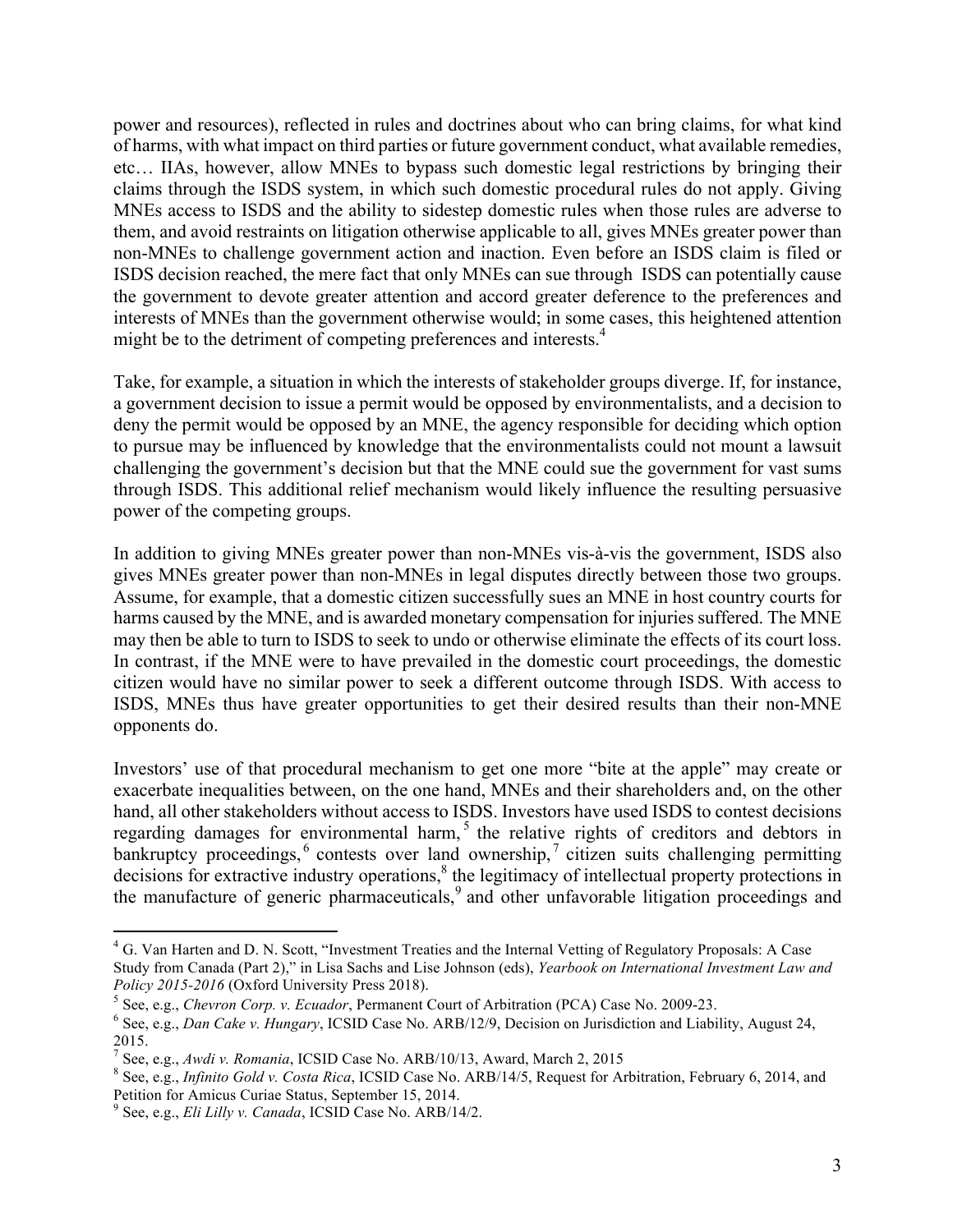outcomes between the MNEs and other private individuals and entities before domestic courts. This disparity in legal power between MNEs with access to supranational ISDS mechanisms to advance their economic rights and interests and other stakeholders without such access can shift the outcomes in discrete cases, and may even shift broader contours of the law in favor of MNEs and away from other stakeholders, diffuse public interests and non-economic interests.

#### IIAs and Unequal Substantive Rights for MNEs

Beyond the privileged procedural rights that IIAs give to MNEs, enhanced substantive protections included in IIAs further empower MNEs and limit the ability of governments to act in the interests of other stakeholders. Particularly because property rights are a zero-sum game, in which "protecting the resource claims of some parties requires preventing others from using those same resources,"10 decisions on their definition and scope are a product of a rich history and ongoing contestation.11 Distributions of economic, social, and political power shape property rights; and, in turn, property rights can shape those distributions of power.<sup>12</sup>

Traditionally, international law has left domestic jurisdictions—and the social forces, political processes, and legal institutions within them—significant latitude to define the scope of property rights and to allocate them among members of society. <sup>13</sup> IIAs, however, have changed that. For instance, rather than merely protecting property rights as defined and redefined through domestic processes, IIAs—and, in particular, their "fair and equitable treatment" (FET) obligations as interpreted and enforced by  $ISBN^4$ —have effectively become tools for creating new property rights to be enjoyed by MNEs. Specifically, arbitral tribunals interpreting and applying IIAs have created a legal doctrine through which they protect certain expectations held by foreign investors regarding future government treatment, and order host states to pay compensation if government conduct deviates from those expectations. Arbitral tribunals thereby effectively convert mere expectations regarding treatment of foreign-owned firms into legally recognized rights enforceable against the state.

Additionally, ISDS decisions are determining the line between permissible laws, regulations and judicial decisions, and arbitrary, disproportionate or other interferences with economic interests that require compensation for lost future profits or other economic "harms";<sup>15</sup> in many cases, tribunals are drawing those lines differently than domestic legal systems have – even those with strong systems of property rights protections.<sup>16</sup>

<sup>&</sup>lt;sup>10</sup> T. Lawson-Remer, "Property Insecurity," 38 *Brooklyn Journal of International Law* 145, 151 (2012).<br><sup>11</sup> D. Kennedy, "Some Caution about Property Rights as a Recipe for Economic Development," 1 *Accounting*,

*Economics, and Law 1, 10, 11 (2011).*<br><sup>12</sup> Id, 12.<br><sup>13</sup> M. Sasson, *Substantive Law in Investment Treaty Arbitration: The Unsettled Relationship between International<br><i>Law and Municipal Law* (Wolters Kluwer 2010).

<sup>&</sup>lt;sup>14</sup> Tribunals' interpretation of the indirect expropriation standard is also relevant; the paper on which this note is

based, however, focuses on the FET obligation and its role as a tool for creating new property rights.<br><sup>15</sup> These determinations are often in connection with tribunals' decisions on indirect expropriation and nondiscrimination.

<sup>&</sup>lt;sup>16</sup> See, e.g., L. Johnson, et al., "Costs and Benefits of Investment Treaties: Practical Considerations for States" (CCSI Policy Paper, March 2018) 12; see also L. Johnson, L. Sachs and N. Lobel, "Aligning International Investment Agreements with the Sustainable Development Goals," forthcoming 2019.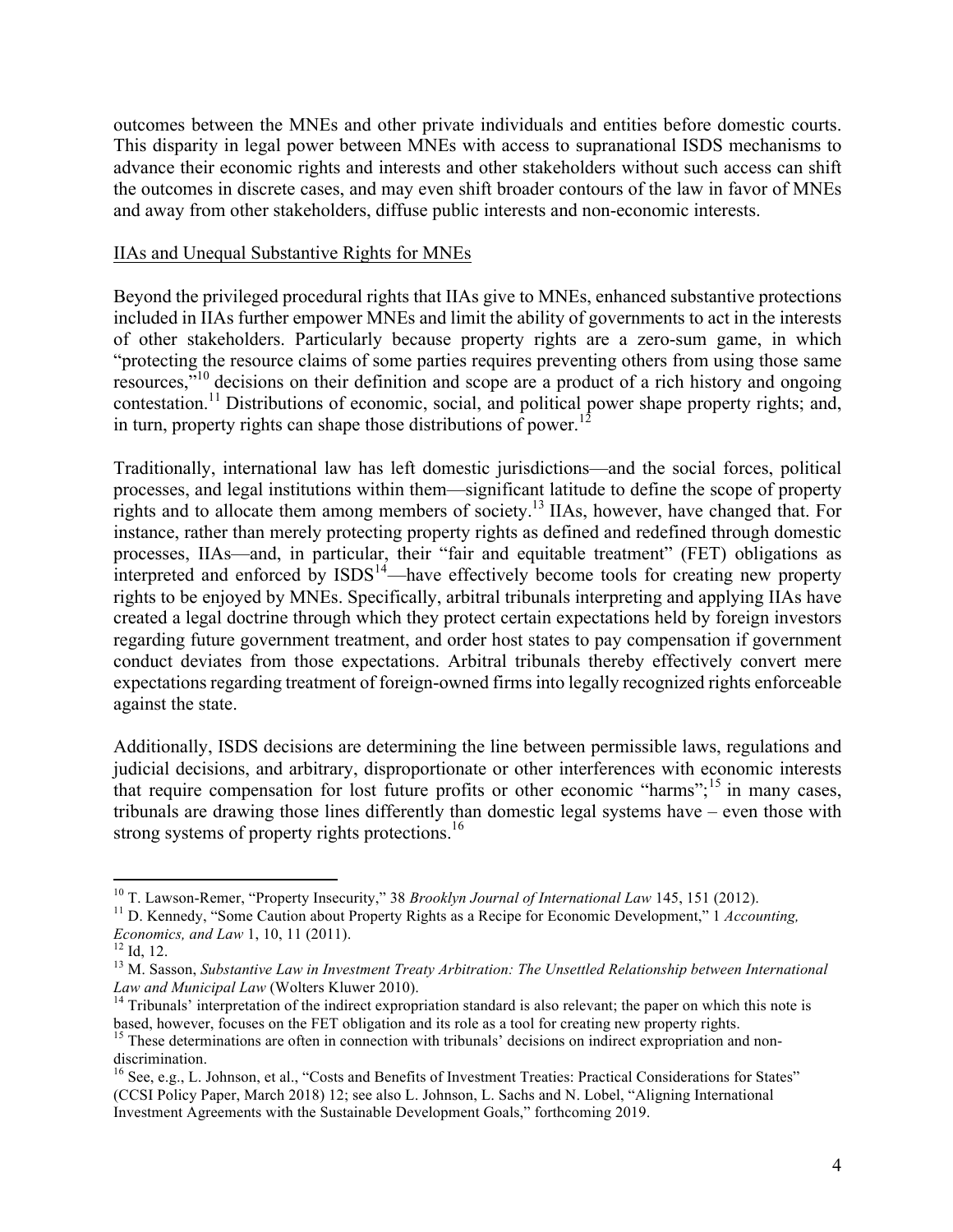Compounding these issues, IIAs expressly only seek to protect the rights and interests of MNEs and their owners, with no meaningful opportunity for those who may be adversely impacted by MNEs' claims to protect themselves. IIA provisions, as interpreted and applied in ISDS, limit the ability of governments to legislate, regulate, or adjudicate in ways that frustrate MNEs' economic rights and interests; consequently, IIAs and ISDS diminish the competing rights and claims of other stakeholders, undermining efforts to reduce inequality.

These protections can also worsen inequality by entrenching the status quo in the face of reforms to promote greater equity. For instance, the general rule adopted by tribunals is that the doctrine of "legitimate expectations," interpreted as being part of the FET obligation, protects expectations held at the time the investment is made, including that the legal framework governing or affecting an MNE will not change over time (or will not change much)<sup> $17$ </sup> through court decisions, administrative actions, shifts in policies or practices, changes in legislation or other means of legal evolution.

If subsequent government conduct exceeds the MNE's "legitimate expectations," granting more favorable treatment than the MNE had anticipated at the time of the investment, then the MNE keeps those gains; but if the government frustrates the investor's expectations, the government may be ordered to compensate them for any difference between their hoped-for and actual economic position.

One likely effect will be that, over time, the legal and policy framework will become increasingly favorable to MNEs. Because IIAs typically only permit investors to initiate claims against states (neither states nor other individuals or entities may initiate IIA claims against MNEs), the outcomes of ISDS decisions will generally only be to (1) *uphold* the property rights of MNEs as they existed under the host state's domestic law, or (2) *expand* the property rights protections enjoyed by MNEs under that law. ISDS proceedings will never narrow the property rights enjoyed by covered MNEs under host state law. Thus, beyond the specific effects that protection of investors' rights and expectations has in a particular case, the structure of the ISDS system is such that, over time, it will lead to a general expansion of the legal protections for MNEs' economic interests, and corresponding expansion of state (taxpayer) liability for conduct interfering with those interests.

This effect of protecting the status quo against change that negatively impacts MNEs can also entrench or increase inequality among firms by safeguarding the power of market incumbents as compared to new players. If, for example, a government decides to remove or decrease subsidies given to existing businesses (e.g., coal-fired power plants), and/or increase subsidies given to potential new competitors (e.g., generators of renewable energy), that may trigger an ISDS claim by the incumbents. Similarly, if the government passes new environmental or other obligations that would impose new costs on firms, it may proactively exempt incumbents from having to comply so as not to trigger a dispute, thereby favoring incumbents relative to newcomers.

In addition to disadvantaging those competitors without access to ISDS, the ability of MNEs to entrench favorable aspects of the status quo harms other interests that would benefit from

 <sup>17</sup> See, e.g., *Tecnicas Medioambientales Tecmed S.A. v. Mexico*, ICSID Case No. ARB(AF)/00/2, Award, May 29, 2003, para. 154.